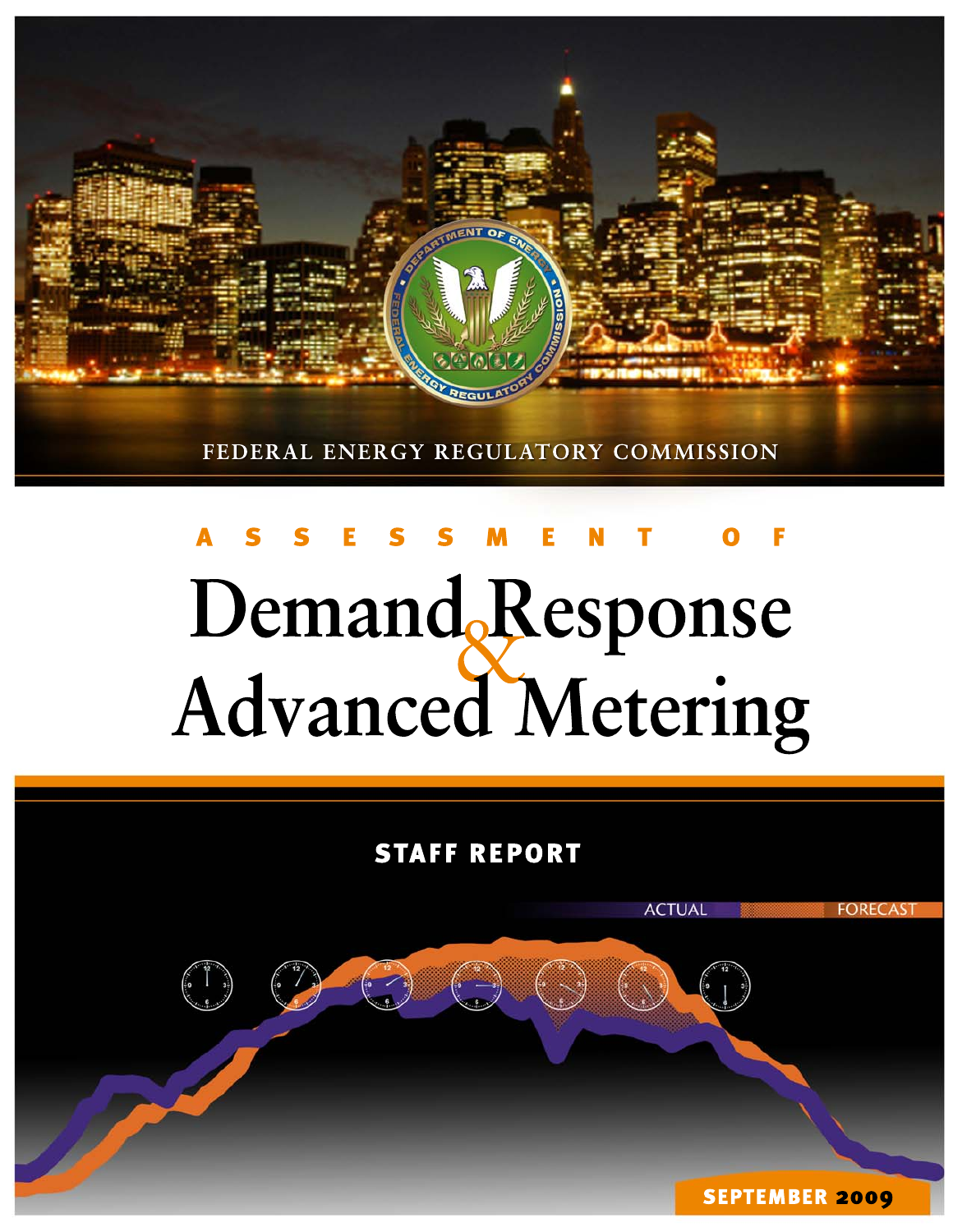2009

## Assessment of

# Demand Response and Advanced Metering

Staff Report

## Federal Energy Regulatory Commission

September 2009

The opinions and views expressed in this staff report do not necessarily represent those of the Federal Energy Regulatory Commission, its Chairman, or individual Commissioners, and are not binding on the Commission.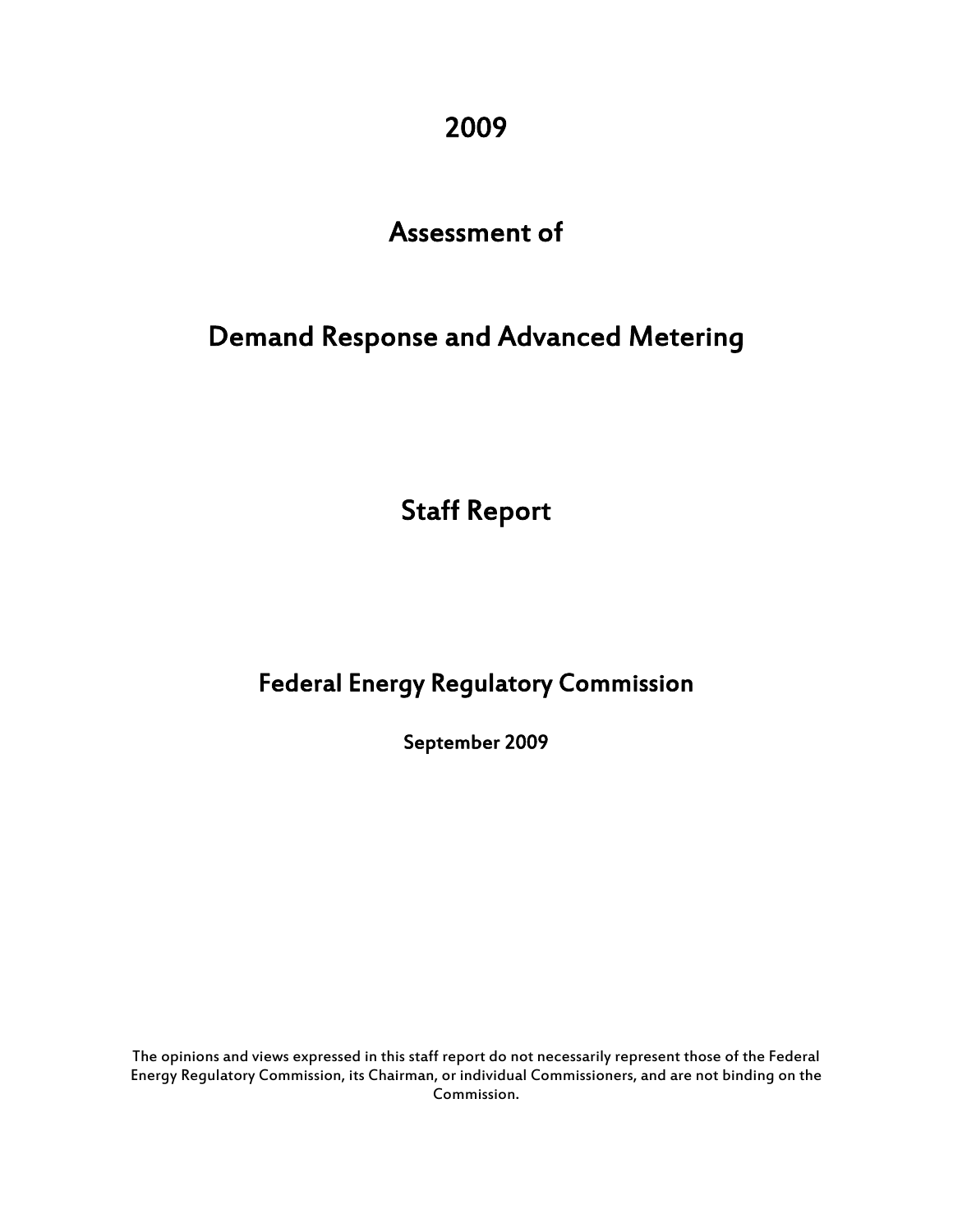# ACKNOWLEDGEMENTS

Federal Energy Regulatory Commission Staff Team

David Kathan, Team Lead Caroline Daly Jignasa Gadani Diane Gruenke Eric Icart Ryan Irwin Carey Martinez Kendra Pace John Rogers Christina Switzer Carol White Dean Wight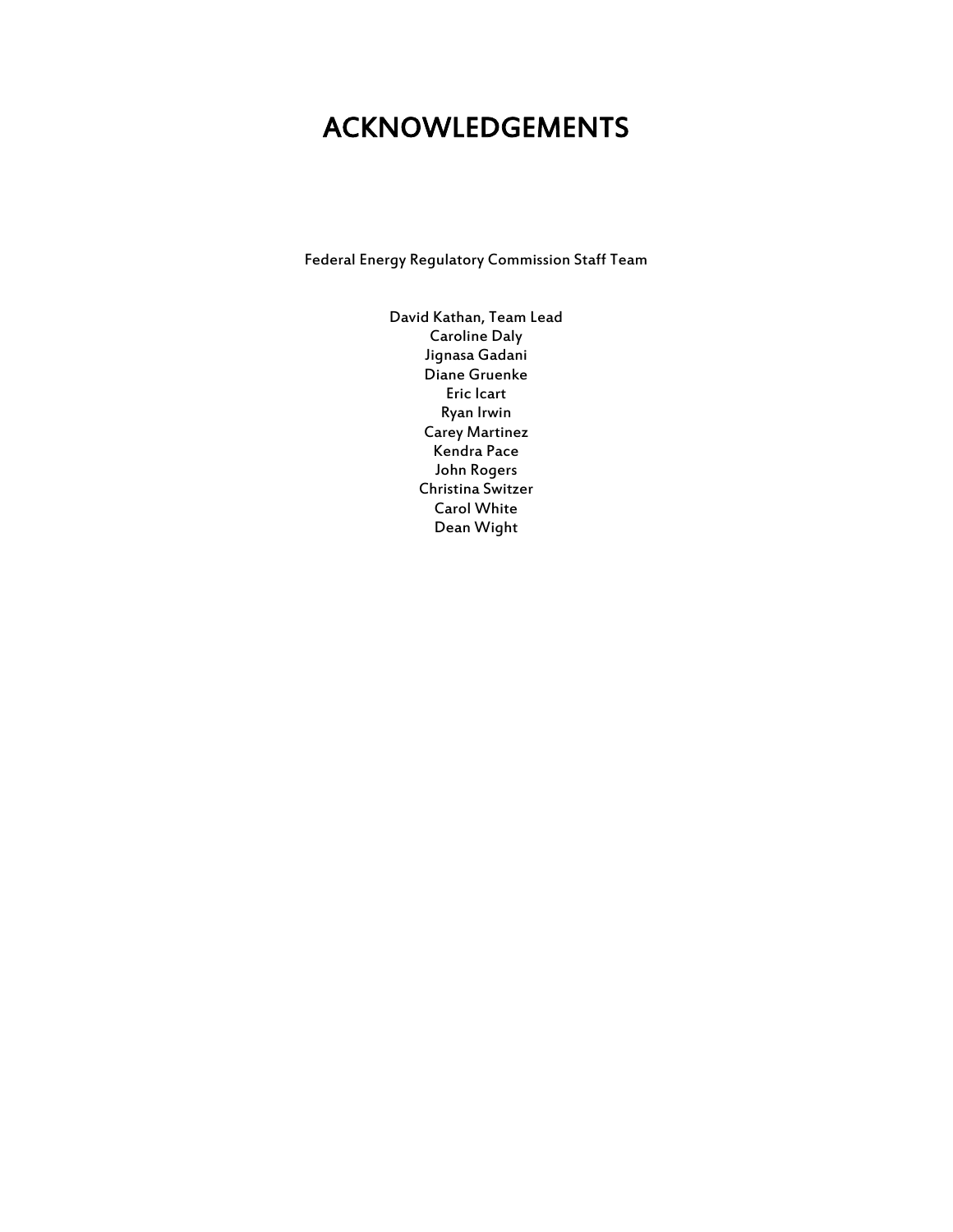### FERC Staff Report

## ASSESSMENT OF DEMAND RESPONSE AND ADVANCED METERING

Pursuant to Energy Policy Act of 2005 section 1252(e)(3)

#### September 2009

This report is the Commission staff's fourth annual report on demand response and advanced metering. It fulfills a requirement of the Energy Policy Act of 2005 (EPAct 2005) section [1](#page-3-0)252(e)(3)<sup>1</sup> that the Federal Energy Regulatory Commission (FERC or Commission) prepare and publish an annual report, by appropriate region, that assesses electricity demand response resources, including those available from all consumer classes. **[2](#page-3-1)**

This report draws heavily from a Commission staff report on demand response potential that was submitted to Congress in June 2009, as required by section 529(a) of the Energy Independence and Security Act of 2007.<sup>[3](#page-3-2)</sup> That report, A National Assessment of Demand Response Potential (referred to here as the Assessment)**[4](#page-3-3)** already covers many of the topics required for this annual report. As such, this 2009 FERC Demand Response Report provides a brief summary of the significant findings of the Assessment and provides information on regulatory activities and actions taken by the Commission and state policymakers over the last year. Next year's report, the 2010 FERC Demand Response Report, like the 2006 and 2008 reports, will present the results of another comprehensive nationwide survey on demand response and advanced metering.

#### *Background and Significant Findings of the Assessment*

 $\overline{a}$ 

<span id="page-3-1"></span> The Commission submitted the first report, *Assessment of Demand Response and Advanced Metering*, in August 2006 (referred to here as the 2006 FERC Demand Response Report). FERC, *Assessment of Demand Response & Advanced Metering: Staff Report*, Docket No. AD06-2, August 2006, *available at* [http://www.ferc.gov/industries/electric/indus-act/demand-response.asp.](http://www.ferc.gov/industries/electric/indus-act/demand-response.asp) The Commission submitted the second report in September 2007, FERC, *Assessment of Demand Response & Advanced Metering*: *Staff Report*, September 2007, *available at*

<span id="page-3-0"></span><sup>1</sup> Energy Policy Act of 2005, Pub. L. No. 109-58, § 1252(e)(3), 119 Stat. 594 (2005) (EPAct 2005 section 1252(e)(3)).

[http://www.ferc.gov/industries/electric/indus-act/demand-response.asp,](http://www.ferc.gov/industries/electric/indus-act/demand-response.asp) and the third report in December 2008, FERC, *Assessment of Demand Response & Advanced Metering: Staff Report*, December 2008, *available at* <http://www.ferc.gov/industries/electric/indus-act/demand-response.asp>. The Commission had submitted full reports based on extensive surveys in 2006 and 2008, and an abbreviated report in the intervening years.

<span id="page-3-2"></span> $3\text{ E}$ nergy Independence and Security Act of 2007, Pub. L. No. 110-140, § 529, 121 Stat. 1492, 1664 (2007). 4 *A National Assessment of Demand Response Potential*, June 2009, *available at*

<span id="page-3-3"></span><http://www.ferc.gov/legal/staff-reports/06-09-demand-response.pdf> (Assessment).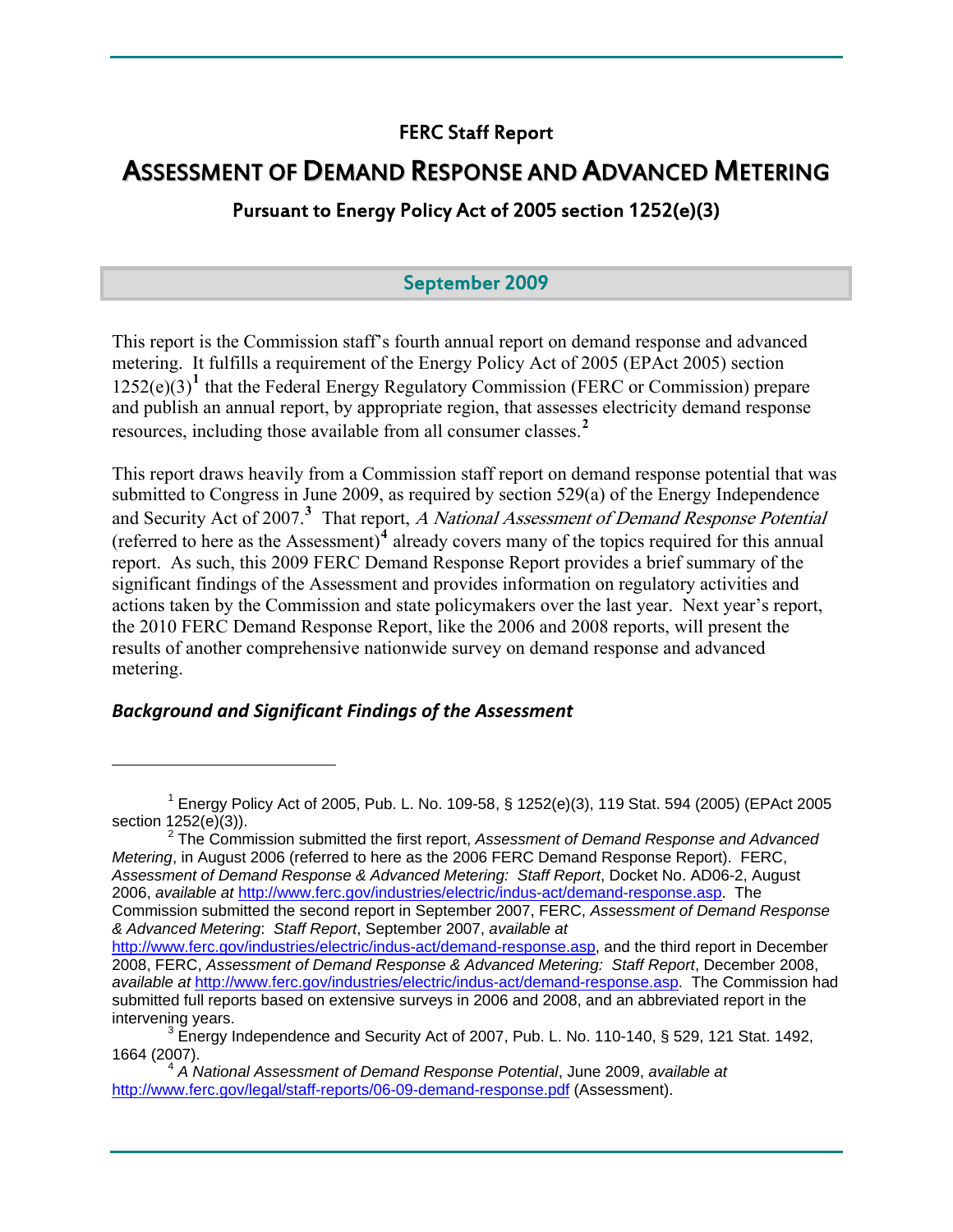The Assessment estimates the potential for demand response, both nationally and for each state, through 2019 under the following four scenarios. The Business-as-Usual scenario is an estimate of demand response if current and planned demand response stays constant, and is intended to reflect the continuation of current programs and tariffs. The Expanded Business-as-Usual scenario assumes that the current mix of demand response programs are expanded to all states where they are cost-effective and achieve "best practices" levels of participation. It also assumes that there is a modest amount of demand response from retail pricing programs designed to encourage demand response together with advanced metering infrastructure (AMI) deployment. The Achievable Participation scenario assumes AMI is installed for all retail customers, a dynamic pricing tariff is the default tariff, and other programs are available to those customers who decide to opt out of dynamic pricing. The Full Participation scenario assumes that all customers have AMI and must take service under a dynamic pricing tariff that is offered with proven enabling technologies. The Assessment also makes recommendations for overcoming barriers to more use of demand response. What follows is a discussion of the Assessment in relation to the six requirements included in section 1252(e)(3) of EPAct 2005, which directs the Commission to identify and review:

(A) saturation and penetration rate of advanced meters and communications technologies, devices and systems;

(B) existing demand response programs and time-based rate programs;

(C) the annual resource contribution of demand resources;

(D) the potential for demand response as a quantifiable, reliable resource for regional planning purposes;

(E) steps taken to ensure that, in regional transmission planning and operations, demand resources are provided equitable treatment as a quantifiable, reliable resource relative to the resource obligations of any load-serving entity, transmission provider, or transmitting party; and (F) regulatory barriers to improved customer participation in demand response, peak reduction and critical period pricing programs.

#### (A) Saturation and penetration rates of advanced meters

In the development of the demand response potential scenarios that rely on dynamic pricing, the Assessment estimates that there are 7.95 million installed advanced meters nationwide in 2009. This estimate was based on a review and analysis of existing information sources (which included the Commission's 2008 survey) on current advanced metering deployment. The Assessment then estimates demand response potential at 5 and 10 years based on future AMI under two deployment scenarios. Under a partial deployment scenario (which is reflected in the Business-as-Usual and Expanded Business-as-Usual scenarios), about 80 million meters are installed by 2019, and about 141 million are installed by 2019 under a full deployment scenario (reflected in the Achievable and Full Participation scenarios).**[5](#page-4-0)** Neither scenario is intended as an accurate forecast of AMI deployment (such a forecast was outside the scope of the Assessment); however, the Assessment indicates that the partial deployment scenario is "probably closer to what might actually occur,"<sup>[6](#page-4-1)</sup> and is based on the expert judgment of the

<span id="page-4-0"></span>**<sup>5</sup>** *Id.* at 59 fig.24. **<sup>6</sup>** *Id.* at 59.

<span id="page-4-1"></span>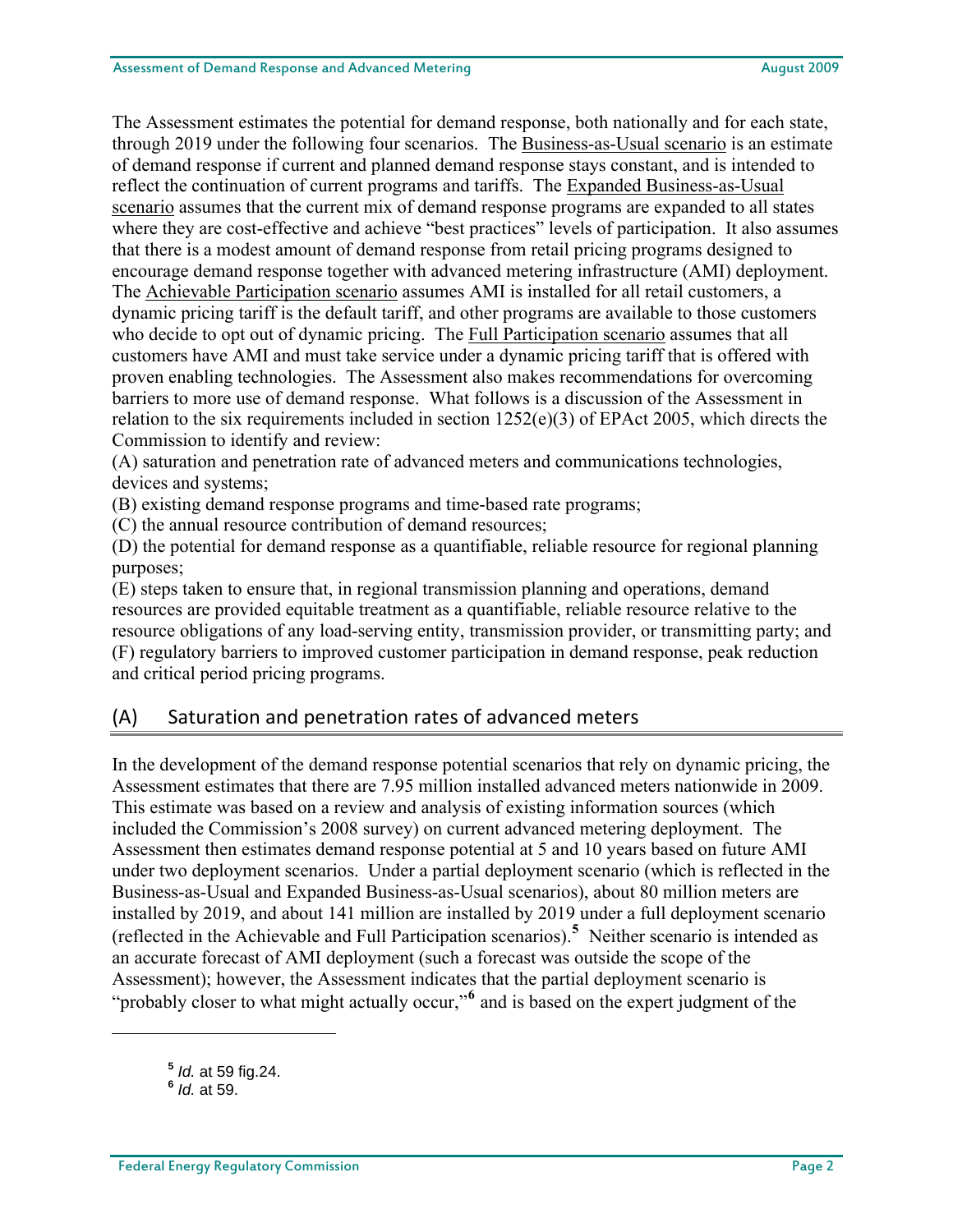consultants to the Commission staff using data available from the Commission and the En ergy Information Administration (EIA).<sup>[7](#page-5-0)</sup> Appendix D of the Assessment contains projections of the percent of meters in each state that will be AMI meters in 2019.<sup>8</sup>

#### (B) Existing demand response programs and time‐based rate programs

The Assessment relies on certain information (e.g., the 2008 FERC Demand Response Survey, EIA state energy data, and utility/ISO load data) and assumptions about existing programs and sets out the types and sizes of existing demand response and time-based rate programs. The Assessment estimates the 2009 national reduction in peak demand from demand response in 2009 to be 37 gigawatts (GW), which is the reduction under the Business-as-Usual scenario.**[9](#page-5-1)**

## (C) Annual resource contribution of demand resources, and (D) potential for demand response as a quantifiable, reliable resource for regional planning purposes

The Assessment provides a comprehensive assessment of demand response potential, both nationally and for each state, through 2019. It estimates that the potential for peak electricity demand reductions across the country in 2019 is between 38 GW and 188 GW, up to 20 percent of national peak demand without any demand response, depending on how extensively demand response is applied – 38 GW in the Business-as-Usual Scenario, 82 GW for the Expanded Business-as-Usual Scenario, 138 GW for the Achievable Participation Scenario, and 188 GW for the Full Participation Scenario.**[10](#page-5-2)** The results under the four scenarios illustrate how the demand response potential increases under various assumptions, such as the number of customers participating and the use of "smart" electric appliances with dynamic electric rates that change with system conditions. Comparing the Full Participation scenario with the Business-as-Usual scenario, the report estimates that demand response programs could reduce the projected 2019 peak load by as much as 150 GW.**[11](#page-5-3)**

The Assessment also provides, for the first time, estimates of demand response potential for each of the 50 states and the District of Columbia.**[12](#page-5-4)** It estimates the demand response potential for residential and other types of electric customers in each state and analyzes the effect of using technologies, such as programmable thermostats, to assist consumers achieve the estimated potential.**[13](#page-5-5)**

<span id="page-5-5"></span><span id="page-5-4"></span><span id="page-5-3"></span><span id="page-5-2"></span><span id="page-5-1"></span><span id="page-5-0"></span> *Id.* at 225–30. *Id*. at 230 fig. D-5. **<sup>9</sup>** *Id.* at 27. *Id.* at 27 fig.1. **<sup>11</sup>** *Id.* at x. *Id*. at app. A. **<sup>13</sup>** *Id.* at 31-32.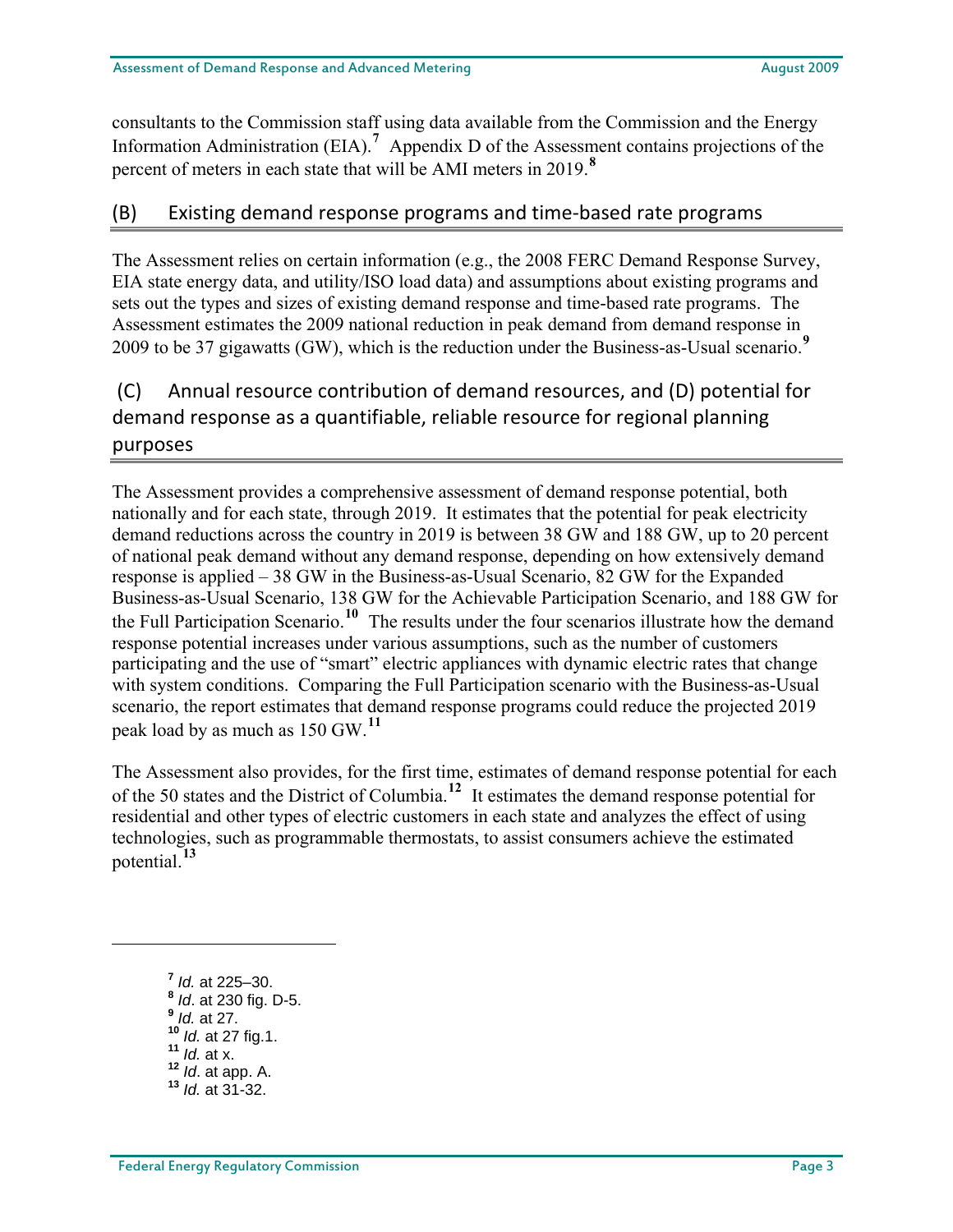(E) Steps taken to ensure that, in regional transmission planning and operations, demand resources are provided equitable treatment as a quantifiable, reliable resource relative to the resource obligations of any load‐serving entity, transmission provider, or transmitting party

In the year since the 2008 FERC Demand Response Report issued, the Commission, state governments, retail rate regulators, and individual utilities have taken the following additional steps to recognize the role of demand response in the reliable and efficient operation of wholesale markets and the transmission system.

#### **FERC Identifies Smart Grid-Enabled Demand Response as Key Priority for Standards Development to Achieve Smart Grid Interoperability**

On July 16, 2009, the Commission issued a Final Smart Grid Policy to guide and prioritize the development of smart grid devices and systems, and to adopt an Interim Rate Policy to encourage investment in smart grid technologies.**[14](#page-6-0)** The Commission stated that smart gridenabled demand response is a key priority because of its potential to help address several bulkpower system challenges, including reliably integrating unprecedented amounts of variable generation resources into the electric grid.**[15](#page-6-1)** To further this goal, the final policy explains that a key priority should be development of standards to enhance interoperability and communications between system operators, demand response resources, and the systems that support them.**[16](#page-6-2)** Emphasis should be put on further development of use cases and scenarios for demand response, particularly with regard to dispatchable demand response and various forms of dynamic pricing.<sup>[17](#page-6-3)</sup> Further, the Commission encourages the National Institute of Standards and Technology and its industry collaborators to continue investigating potential national interoperability standards for advanced metering systems.**[18](#page-6-4)**

#### **FERC Acts to Ensure Comparable Treatment of Demand Resources**

FERC recognized the important role that demand response can play in ensuring the competitiveness of the Regional Transmission Operator (RTO) and Independent System Operator (ISO) organized markets and the reliability of grid operations. As the Commission stated in Order No. 719, "[d]emand response can provide competitive pressure to reduce wholesale power prices; increases awareness of energy usage; provides for more efficient operation of markets; mitigates market power; enhances reliability; and in combination with certain new technologies, can support the use of renewable energy resources, distributed generation, and advanced metering."**[19](#page-6-5)**

<span id="page-6-1"></span><span id="page-6-0"></span>1

**<sup>14</sup>** *Smart Grid Policy*, 128 FERC ¶ 61,060, at P 10 (2009). **<sup>15</sup>** *Id.* at P 74.

**<sup>16</sup>** *Id*. at P 63 (citing Smart Grid Policy, 126 FERC ¶ 61,253, at P 37-39 (2009)). **<sup>17</sup>** *Id.* at P 74-77.

**<sup>18</sup>** *Id.* at P 76.

<span id="page-6-5"></span><span id="page-6-4"></span><span id="page-6-3"></span><span id="page-6-2"></span>**<sup>19</sup>** *Wholesale Competition in Regions with Organized Electric Markets*, Order No. 719, 73 Fed. Reg. 64,100 (Oct. 28, 2008), FERC Stats. & Regs. ¶ 31,281, at P 16 (2008), *order on reh'g,* Order No. 719-A, 128 FERC ¶ 61,059 (2009) (requiring RTOs and ISOs to amend their market rules to (1) permit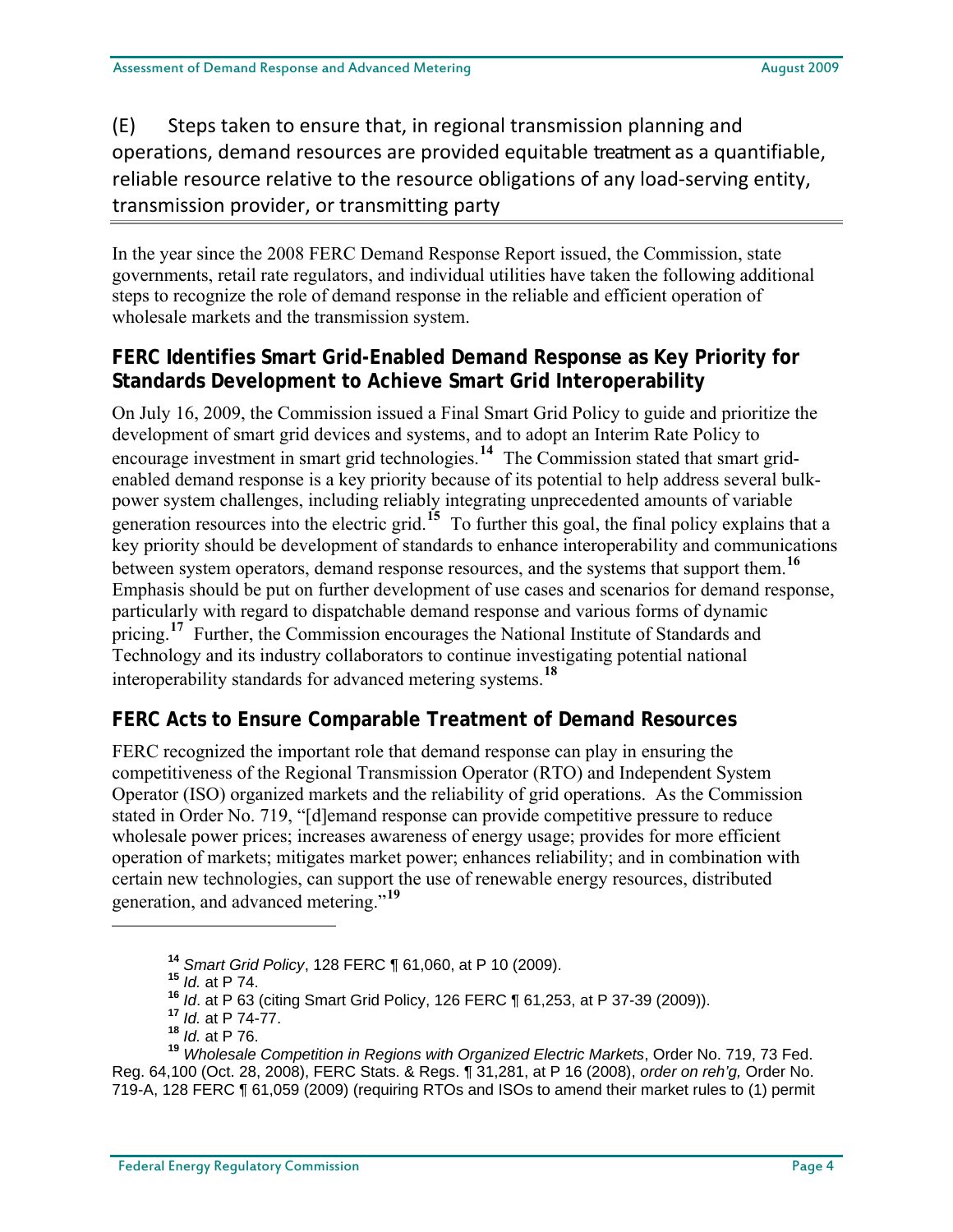Building on this finding, the Commission required RTOs and ISOs to take actions to ensure comparable treatment of demand response resources. For instance, the Commission required each RTO or ISO to accept bids from demand response resources if they are technically capable of providing the ancillary service, and submit a bid under the generally-applicable bidding rules at or below market-clearing price, unless the laws or regulations of the relevant electric retail regulatory authority do not permit retail customers to participate.**[20](#page-7-0)** In addition, the Commission required RTOs and ISOs to assess and report to the Commission any remaining barriers to comparable treatment of demand response resources that are within the Commission's jurisdiction within six months of the rule's publication.**[21](#page-7-1)** As part of the report, the Commission ordered RTOs and ISOs to include any proposed solutions and a timeline for implementation.**[22](#page-7-2)**

#### **Regional Transmission Planning Processes**

In 2007, the Commission issued a final rule, Order No. 890, which addressed the transmission planning process of FERC-jurisdictional transmission providers.**[23](#page-7-3)** Order No. 890 requires transmission providers to establish a coordinated, open and transparent transmission planning process that complies with certain principles,**[24](#page-7-4)** and that allows for the incorporation of demand

aggregators of demand response to bid into organized electric markets, subject to certain conditions, and (2) reform market rules so that prices during operating reserve shortages more accurately reflect the value of energy during such shortages). On rehearing, the Commission broadly affirmed its finding that aggregators of demand response should be permitted to bid demand response directly into RTO and ISO organized markets, but took a different approach with small utilities. Specifically, the Commission ordered

RTOs and ISOs to amend their market rules as necessary to accept bids from [aggregators of retail customers (ARCs)] that aggregate the demand response of: (1) the customers of utilities that distributed more than 4 million MWh in the previous fiscal year, and (2) the customers of utilities that distributed 4 million MWh or less in the previous fiscal year, where the relevant electric retail regulatory authority permits such customers' demand response to be bid into organized markets by an ARC. RTOs and ISOs may not accept bids from ARCs that aggregate the demand response of: (1) the customers of utilities that distributed more than 4 million MWh in the previous fiscal year, where the relevant electric retail regulatory authority prohibits such customers' demand response to be bid into organized markets by an ARC, or (2) the customers of utilities that distributed 4 million MWh or less in the previous fiscal year, unless the relevant electric retail regulatory authority permits such customers' demand response to be bid into organized markets by an ARC.

Order No. 719-A, 128 FERC ¶ 61,059 at P 51, 60.

<span id="page-7-0"></span>**<sup>20</sup>** Order No. 719, FERC Stats. & Regs. ¶ 31,281 at P 47. The Commission also required RTOs and ISOs to allow demand response resources to specify limits on the duration, frequency and amount of their service in their bids to provide ancillary services, in ways comparable to limits generators may specify in their bids. *Id.* at P 81.

**<sup>21</sup>** *Id.* at P 274-276.

 $\overline{a}$ 

<span id="page-7-2"></span><span id="page-7-1"></span>**<sup>22</sup>** *Id.* The Commission also required each RTO and ISO's Independent Market Monitor to submit a similar report providing its views to the Commission. *Id.* at 274.

<span id="page-7-3"></span>**<sup>23</sup>** *Preventing Undue Discrimination and Preference in Transmission Service*, Order No. 890, FERC Stats. & Regs. ¶ 31,241 (2007), *order on reh'g*, Order No. 890-A, FERC Stats. & Regs. ¶ 31,261 (2007), *order on reh'g*, Order No. 890-B, 123 FERC ¶ 61,299 (2008), *order on reh'g*, Order No. 890-C,

<span id="page-7-4"></span><sup>24</sup> These principles are coordination, openness, transparency, information exchange, dispute resolution, regional participation, economic planning studies, and cost allocation.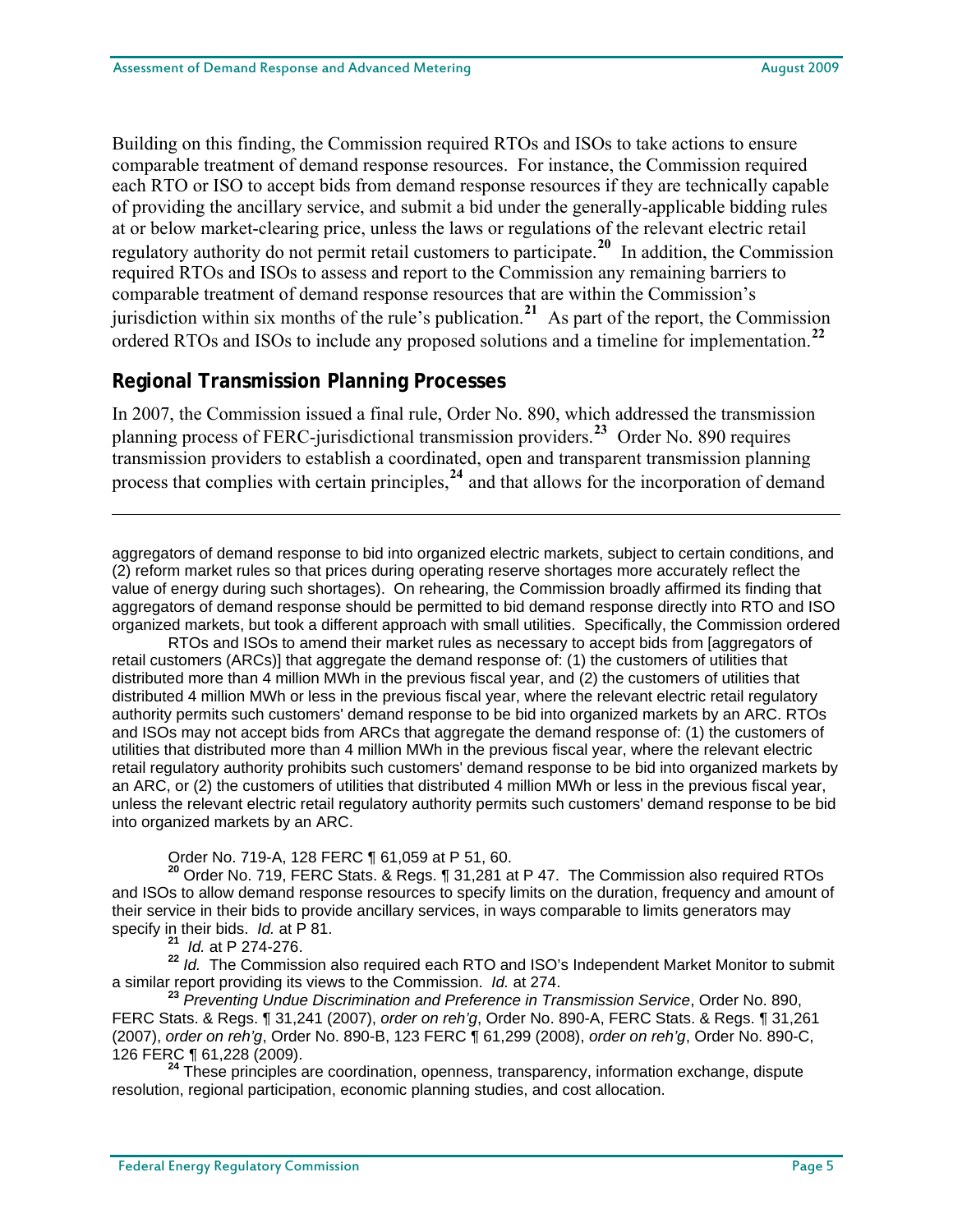resources if they "are capable of providing the functions assessed in a transmission planning process, and can be relied upon on a long-term basis."<sup>[25](#page-8-0)</sup> On rehearing of Order No. 890, the Commission provided additional guidance to transmission providers, explaining that each provider must identify, as part of its "Attachment K" planning process, "how it will treat resources [transmission, generation and demand response] on a comparable basis and, therefore should identify how it will determine comparability for purposes of transmission planning."**[26](#page-8-1)**

In the past year, the Commission has found that some transmission providers have not sufficiently addressed how transmission, generation and demand resources will be given comparable treatment during the transmission planning process.**[27](#page-8-2)** In other cases, the Commission has found that while a transmission provider's transmission planning process generally satisfies the requirement, it has failed to explicitly include all types of resources. In one case, a transmission provider identified when and where transmission customers may submit data to be evaluated in the transmission plan, but the Commission required the transmission provider to specify when and where other stakeholders may submit such data.**[28](#page-8-3)** Similarly, the Commission found the use of the term "eligible customers" to describe who may request an economic study unduly restrictive, and required the transmission provider to amend its Attachment K to clarify that any stakeholder, including sponsors of transmission, generation and demand response, may request an economic study.**[29](#page-8-4)**

#### **Demand Response Participation in RTO and ISO Wholesale Markets**

FERC regulates six regional transmission organizations (RTOs) and independent system operators (ISOs): ISO New England, Inc. (ISO-NE), New York Independent System Operator, Inc. (NYISO), PJM Interconnection, Inc. (PJM), Midwest Independent Transmission System Operator, Inc. (Midwest ISO), Southwest Power Pool, Inc. (SPP), and the California Independent System Operator Corporation (CAISO). Since the summer of 2008, FERC has taken several actions concerning the participation of demand resources in the organized markets operated by these RTOs and ISOs.

#### *Participation of Demand Resources in Capacity Markets*

<span id="page-8-1"></span><span id="page-8-0"></span>**<sup>25</sup>** Order No. 890, FERC Stats. & Regs. ¶ 31,241 at P 479. **<sup>26</sup>** Order No. 890-A, FERC Stats. & Regs. ¶ 31,261 at P 216. Attachment K is the section of a FERC-approved tariff that delineates a transmission provider's transmission system planning process.<br><sup>27</sup> In determining whether a transmission provider's planning process complies with the

<span id="page-8-2"></span>comparability requirement, the Commission has generally focused on three issues: (1) where and when stakeholders can propose alternative solutions to identified needs, (2) that all stakeholders, not just transmission customers, may submit data to be evaluated in the transmission plan; and (3) how it will evaluate and select from among competing solutions such that all types of resources are considered on a comparable basis. See for example, *PJM Interconnection, LLC*, 127 FERC ¶ 61,187, at P 17 (2009) and *ISO New England*, 127 FERC ¶ 61,170, at P 13 (2009), where the Commission found that PJM Interconnection's and ISO New England's transmission planning processes complied with the comparability requirement because they sufficiently addressed the three issues discussed above.<br><sup>28</sup> Idaho Power Co., 128 FERC ¶ 61,064, at P 25-28 (2009).

<span id="page-8-4"></span><span id="page-8-3"></span>**<sup>&</sup>lt;sup>29</sup>** *Black Hills Power, Inc.***, 128 FERC ¶ 61,062, at P 10-11 (2009).**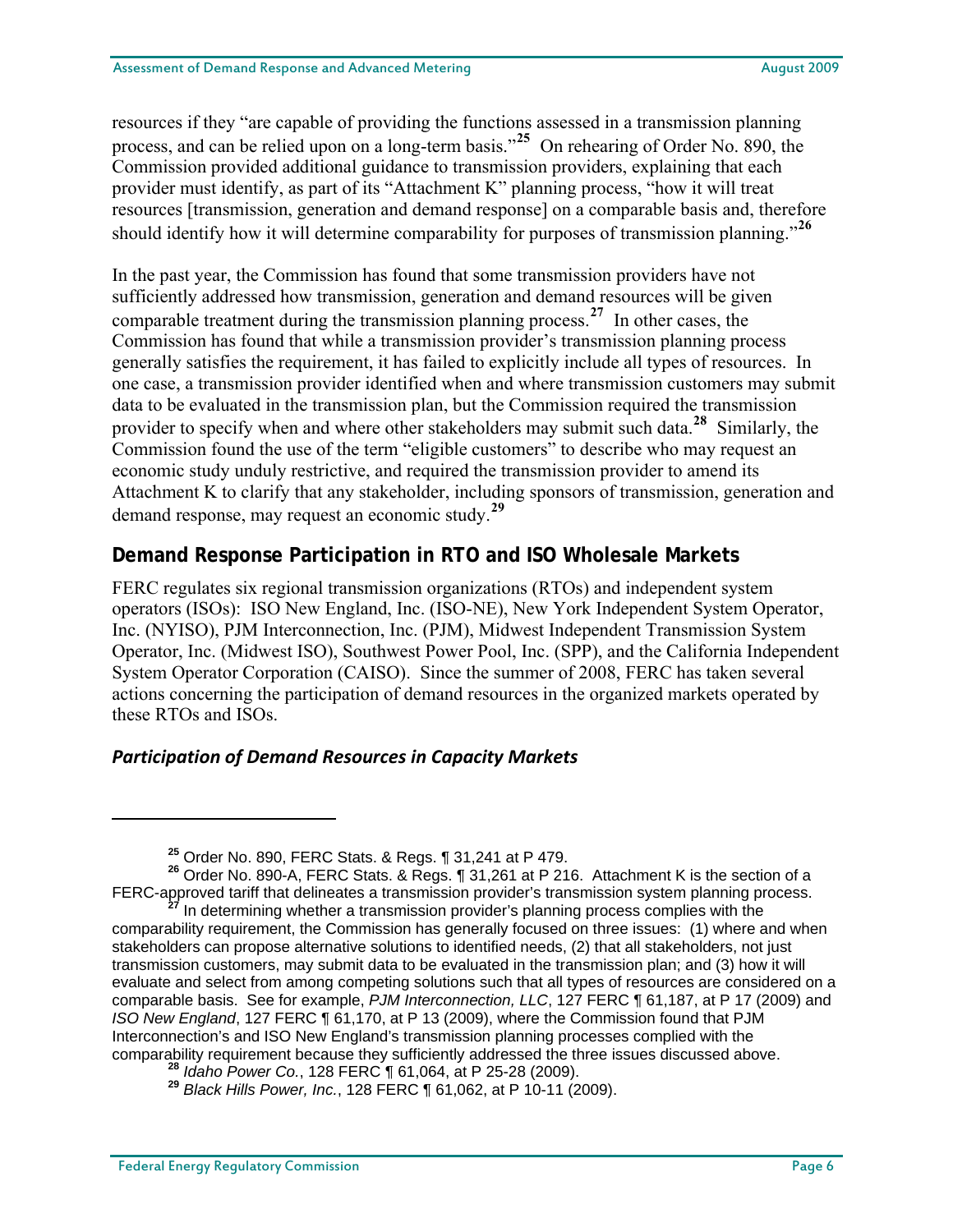Demand resources continue to have the opportunity to participate in capacity markets in PJM and ISO-NE. Developments in the past year include:

PJM: PJM's Reliability Pricing Model (RPM) provides regular auctions for those load-serving entities that have not met their capacity needs through self-supply or bilateral contracts. In May 2009, PJM held an RPM base residual auction for the 2012 to 2013 delivery year. The total quantity of demand resources offered into this auction was 9,847.6 MW, which represents an increase of 496 percent over the demand resources offered into the prior auction.**[30](#page-9-0)** Approximately 72 percent, or 7,047.3 MW, of these demand resources cleared the auction.**[31](#page-9-1)** By comparison, the relative prior year auction cleared 1,365 MW of demand resources.**[32](#page-9-2)**

ISO-NE: In December 2008, ISO-NE held its second Forward Capacity Market (FCM) auction to assure local and system-wide resource adequacy for the period between June 1, 2011 and May 31, 2012. The auction cleared with an excess supply of 4,755 MW above the installed capacity requirement of 35,528 MW.**[33](#page-9-3)** Demand resources (which can include energy efficiency resources) accounted for 2,778 MW for the 2011/2012 capacity commitment period, or 8 percent of the total 37,283 MW that cleared the second FCM auction in which demand resources represented 6.7 percent of the total 34,077 MW that cleared.**[34](#page-9-4)**

The Commission has issued several orders relating to the participation of demand resources in organized capacity markets since the summer of 2008. A March 2009 order accepted PJM's proposal to allow for participation by energy efficiency resources in the RPM auctions. It also accepted PJM's proposal to encourage providers of demand response resources that are able to offer their resource three years forward in the RPM auction to do so, rather than wait to certify three months prior to the delivery year.**[35](#page-9-5)** The Commission also accepted PJM's proposal to change the penalty structure in the RPM rules so that penalties more closely match the failure of a capacity resource to perform, and through that, improve the comparability between demand response and generation resources.**[36](#page-9-6)**

#### *Improvements to Ancillary Services Markets*

Since summer 2008, the Commission has issued several orders directed toward comparable treatment of demand resources in ancillary services markets.**[37](#page-9-7)** The provisions of Order No. 719

<span id="page-9-0"></span>**<sup>30</sup>** PJM INTERCONNECTION, INC., 2012/2013 RPM Base Residual Auction Results 1, 5 (2009), [http://www.pjm.com/markets-and-operations/rpm/~/media/markets-ops/rpm/rpm-auction-info/2012-13](http://www.pjm.com/markets-and-operations/rpm/%7E/media/markets-ops/rpm/rpm-auction-info/2012-13-base-residual-auction-report-document-pdf.ashx) [base-residual-auction-report-document-pdf.ashx.](http://www.pjm.com/markets-and-operations/rpm/%7E/media/markets-ops/rpm/rpm-auction-info/2012-13-base-residual-auction-report-document-pdf.ashx) **<sup>31</sup>** Id.

**<sup>32</sup>** *Id.* 3 & tbl.3B.

<span id="page-9-3"></span><span id="page-9-2"></span><span id="page-9-1"></span>**<sup>33</sup>** ISO New England Inc., Informational Filing, Docket No. ER09-1282-000, at 28 (filed June 5, 2009). **<sup>34</sup>** *Id.* 28.

<span id="page-9-5"></span><span id="page-9-4"></span>**<sup>35</sup>** *PJM Interconnection*, 126 FERC ¶ 61,275, at P 84. Demand response resources that were certified as capacity resources in this fashion are known as Interruptible Load for Reliability resources. **<sup>36</sup>** *Id.* at P 180.

<span id="page-9-7"></span><span id="page-9-6"></span><sup>&</sup>lt;sup>37</sup> The Assessment does not estimate the potential for demand resources to be used as ancillary services.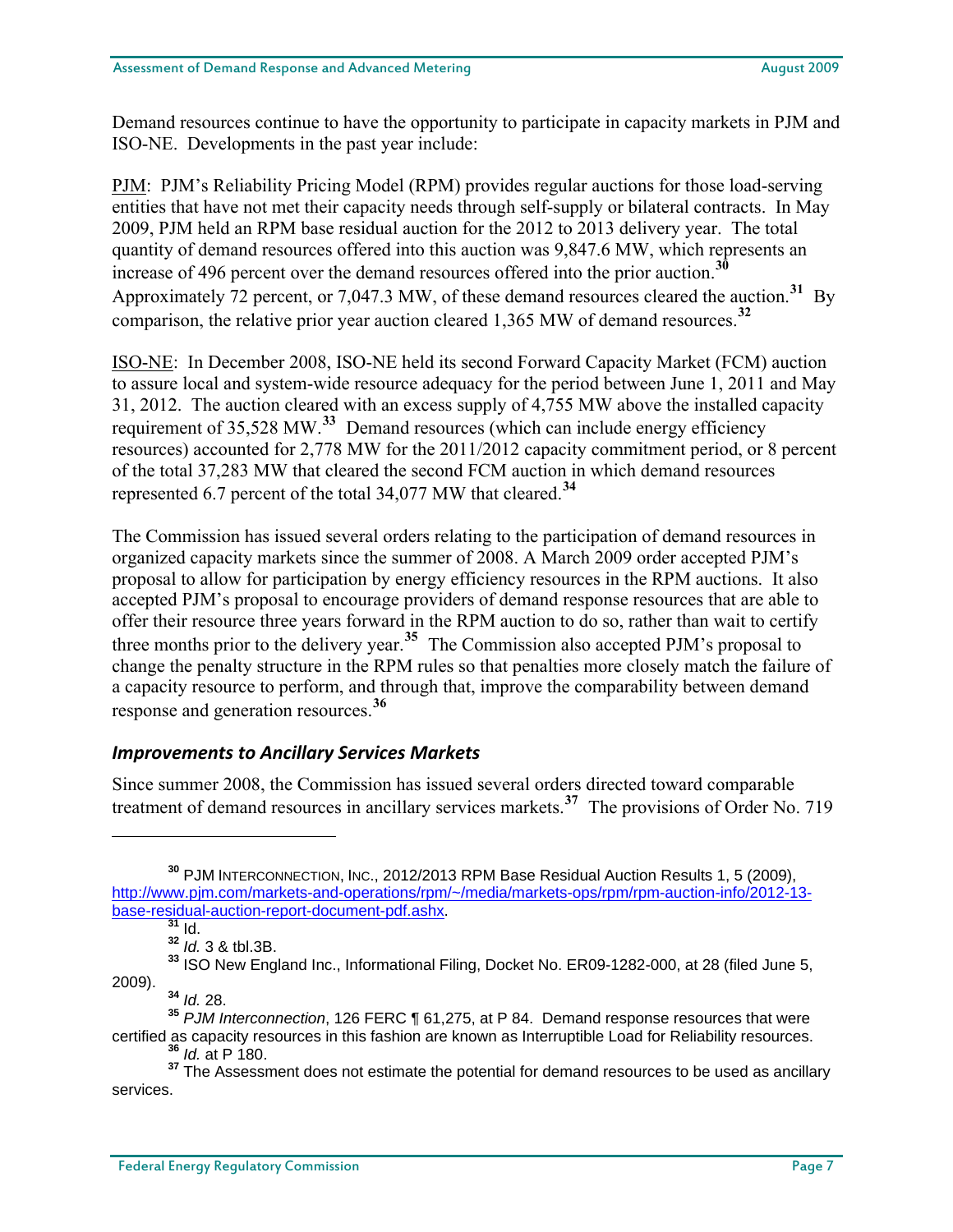were previously discussed. In NYISO, the Commission conditionally accepted tariff revisions that allow demand resources to offer operating reserves and regulation service into the NYISOadministered markets on terms comparable to generators, subject to further compliance filings.**[38](#page-10-0)** In addition, the Commission approved revisions to NYISO's tariff to integrate energy storage devices into NYISO's day-ahead and real-time regulation service markets, noting that such devices benefit the NYISO's markets and further the Commission's goal of improving competition by allowing non-generating regulation service providers to participate in organized markets on terms comparable to generation resources.**[39](#page-10-1)**

In September 2008, the Commission accepted tariff revisions to ISO-NE's rules to extend and enhance the Demand Response Reserves Pilot Program that was set to expire September 30, 2008.**[40](#page-10-2)** Originally implemented in 2006, the pilot allows a demand response resource of less than 5 MW to participate as reserve products and receive compensation on a similar basis to a generating resource.**[41](#page-10-3)**

In February 2008, the Commission authorized the startup of Midwest ISO's ancillary services market.<sup>[42](#page-10-4)</sup> As part of its authorization, the Commission required Midwest ISO to evaluate whether adjustments to the ancillary services market procedures were necessary to remove barriers to the comparable treatment of demand response resources and new technologies in the regulating and operating reserves markets.**[43](#page-10-5)** In December 2008, the Commission accepted the Midwest ISO's compliance filing that proposed a number of revisions aimed at ensuring that demand response is treated comparably.**[44](#page-10-6)**

#### *Orders Addressing Demand Resource Participation in Energy and Other RTO and ISO Markets*

In addition to orders focused on capacity and ancillary services markets, the Commission also issued orders on other demand response issues and programs in organized markets.

In orders concerning the Midwest ISO, the Commission addressed compensation for and availability of demand resources. The Commission accepted a Midwest ISO proposal to make stored energy resources and non-dispatchable demand response resources eligible for certain "make whole" payments that comparable resources are eligible to receive.**[45](#page-10-7)** The Commission also approved emergency demand response participation in the Midwest ISO day-ahead market.**[46](#page-10-8)**

<span id="page-10-2"></span><span id="page-10-1"></span>

<span id="page-10-0"></span><sup>&</sup>lt;sup>38</sup> N.Y. Indep. Sys. Operator, Inc., 123 FERC ¶ 61,203, at P 2 (2008).<br><sup>39</sup> N.Y. Indep. Sys. Operator, Inc., 127 FERC ¶ 61,135, at P 18-21 (2009).<br><sup>40</sup> ISO New England, Inc., Docket No. ER08-1313-000 (Sept. 9, 2008) (unp

<span id="page-10-5"></span><span id="page-10-4"></span><span id="page-10-3"></span>**<sup>42</sup>** Midwest Indep. Sys. Operator, Inc., 122 FERC ¶ 61,172 (2008). **<sup>43</sup>** *Id.* at P 363, 365.

<span id="page-10-8"></span><span id="page-10-7"></span><span id="page-10-6"></span><sup>45</sup> Midwest Indep. Sys. Operator, Inc., 125 FERC 1 61,318, at P 139 (2008).<br>46 Midwest Indep. Sys. Operator, Inc., 127 FERC 1 61,239, at P 20 (2009).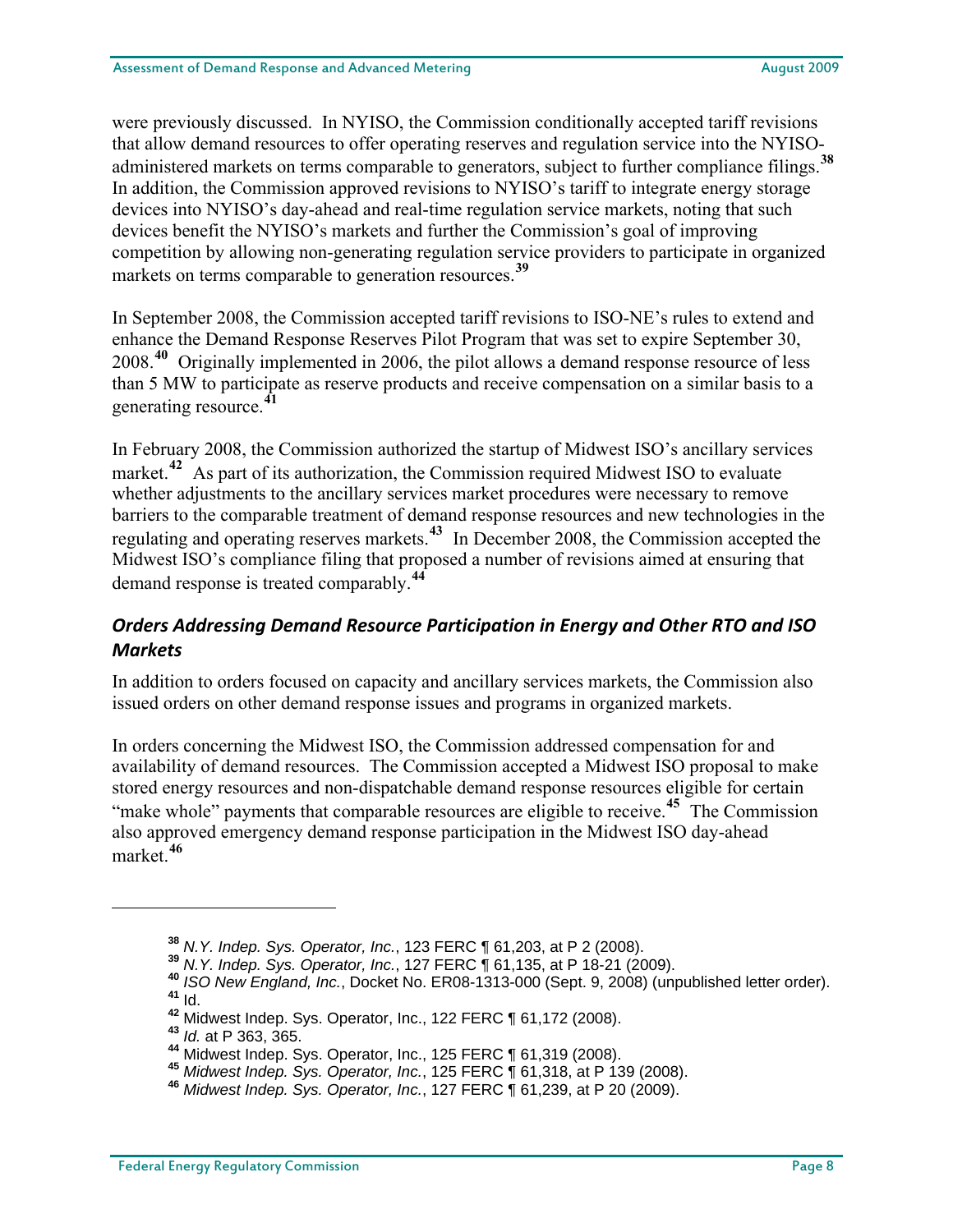In March 2009, the Commission accepted the start of the CAISO's redesigned markets. Included as part of that redesign were modifications to CAISO's Participating Load Program. The Participating Load Program allows an entity to provide curtailable demand in particular CAISO markets pursuant to an agreement with the CAISO.<sup>[47](#page-11-0)</sup> Changes included exempting participants in the Participating Load Program from the allocation of the costs associated with a backstop capacity process.**[48](#page-11-1)** In accepting the CAISO's proposal, the Commission noted that the CAISO was working with interested stakeholders to integrate demand response resources into MRTU markets and to propose enhancements to demand response participation in the MRTU Tariff.**[49](#page-11-2)** In July 2009, the Commission accepted a proposal by the Southwest Power Pool to incorporate demand resources into its real-time energy imbalance services market.**[50](#page-11-3)**

#### **Retail Demand Response Activities**

State governments, retail rate regulators, and individual utilities took important actions in support of demand response in the past year. These actions included issuance of legislation and state energy plans, regulatory commission decisions, and the deployment of demand response programs and enabling technologies by electric utilities. A brief summary of this activity follows.

#### *States issue Strategic Energy Plans and Multi‐sector Laws*

At least ten states issued comprehensive long-term energy plans or passed legislation or regulations that will enable increased deployment of advanced metering infrastructure or demand response: California, Hawaii, Kentucky, Massachusetts, Michigan, Nebraska, New Jersey, Ohio, Pennsylvania, and Vermont. Table 1 depicts the range of relevant provisions or goals in these documents.

<span id="page-11-3"></span><span id="page-11-2"></span><span id="page-11-1"></span><span id="page-11-0"></span>**<sup>47</sup>** Cal. Indep. Sys. Operator, FERC Electric Tariff, Appendix A, Fourth Replacement Vol. No. II, Second Revised Sheet Nos. 854 and 911.

**<sup>48</sup>** *Cal. Indep. Sys. Operator, Inc.*, 126 FERC ¶ 61,148, at P 20 (2009). **<sup>49</sup>** *Id.* at P 27-29.

**<sup>50</sup>** Southwest Power Pool, Inc., 128 FERC ¶ 61,085 (2009).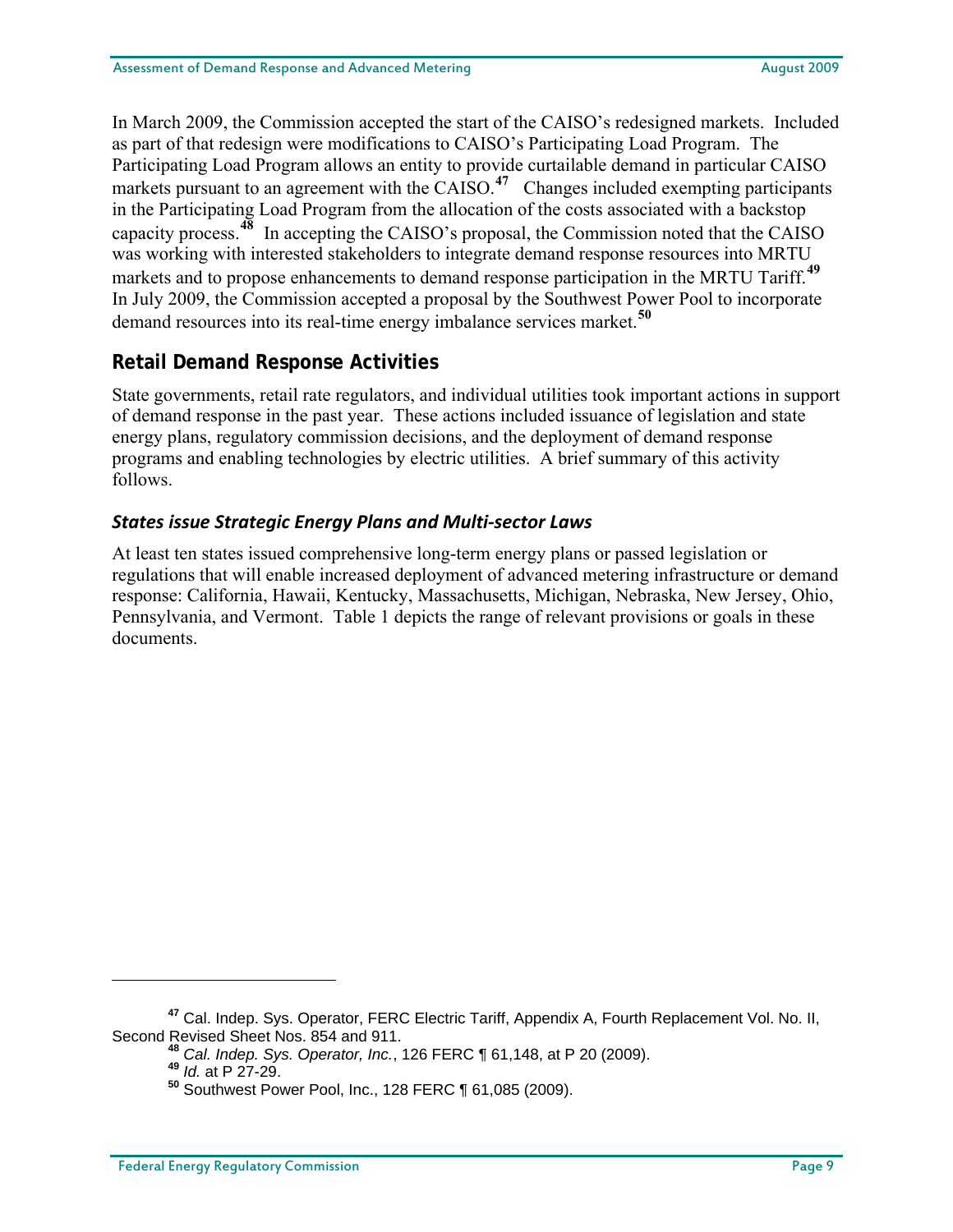|                      | ັ                |                                                        |                                                              |                                          |                                                    |                           |                                    |                                  |
|----------------------|------------------|--------------------------------------------------------|--------------------------------------------------------------|------------------------------------------|----------------------------------------------------|---------------------------|------------------------------------|----------------------------------|
| <b>State</b>         | Date             | Name                                                   | Issuer, report type                                          | Demand<br>Response,<br>peak<br>reduction | $AMI -$<br><b>Smart</b><br><b>Meters</b><br>/ Grid | <b>Dynamic</b><br>Pricing | <b>Energy</b><br><b>Efficiency</b> | <b>Distributed</b><br>Generation |
| California           | $Sep-08$         | Calif Long Term Energy<br>Efficiency Strategic Plan    | Public Utilities Commission:<br>adopts IOU roadmap           | $\sqrt{}$                                | $\sqrt{}$                                          | $\sqrt{ }$                | $\sqrt{ }$                         |                                  |
| Hawaii               | Oct-08           | Hawai'i Clean Energy<br>Initiative                     | Governor, utilities, consumer<br>advocate: energy policy MOU | V                                        | V                                                  | $\sqrt{}$                 | $\sqrt{ }$                         |                                  |
| Kentucky             | $Nov-08$         | Intelligent Energy<br>Choices for Kentucky's<br>Future | Governor, Energy<br>Department:<br>recommendations report    | $\sqrt{}$                                | V                                                  | $\sqrt{ }$                | $\sqrt{ }$                         |                                  |
| <b>Massachusetts</b> | $Jul-08$         | Massachusetts Green<br><b>Communities Act</b>          | Multi-sector energy law;<br>some regulations pending         | V                                        | V                                                  | $\sqrt{}$                 | $\sqrt{ }$                         |                                  |
| Michigan             | $Oct-08$         | Clean, Renewable, and<br><b>Efficient Energy Act</b>   | Hybrid Renewable - Energy<br>Efficiency Portfolio Standard   | $\sqrt{}$                                | $\star$                                            | $\star$                   | $\sqrt{ }$                         | ÷                                |
| <b>Nebraska</b>      | Jan-09           | Nebraska State Energy<br>Plan (Interim)                | Interim plan from stakeholder<br>process; under review       | Χ                                        | $\sqrt{}$                                          | X                         | $\sqrt{ }$                         | X                                |
| <b>New Jersey</b>    | $Oct-08$         | New Jersey Energy<br>Master Plan (EMP)                 | Stakeholder process;<br>implementation underway              | $\sqrt{}$                                | V                                                  | X                         | $\sqrt{ }$                         |                                  |
| Ohio                 | May-08<br>Apr-09 | <b>Alternative Energy</b><br>Portfolio Standard        | Hybrid RPS-EERS law<br>Regulations issued                    | $\sqrt{}$                                | V                                                  | $\sqrt{}$                 | $\sqrt{ }$                         |                                  |
| Pennsylvania         | Oct-08           | <b>Energy Efficiency</b><br><b>Resource Standard</b>   | Act 129 (2008 law)                                           | $\sqrt{}$                                | V                                                  | $\sqrt{}$                 | $\sqrt{ }$                         |                                  |
| <b>Vermont</b>       | $Jun-08$         | Comprehensive Energy<br>Plan 2009 (draft)              | VT Department of Public<br>Service: 20-year plan             | V                                        | V                                                  | V                         | V                                  |                                  |

**Table 1: State Energy Plan, Vision, Law, or Regulations**

√ this element is included

 $\overline{a}$ 

X this element is not mentioned or explicitly excluded

\* this element is included in a process outside named report or legislation. For example, many of the elements are in Michigan's earlier *21st Century Energy Plan* or follow-up initiatives, not in the 2008 law.

**Source:** FERC staff analysis of State Energy Office, legislative, and regulatory websites. Abbreviations used in the table include "IOU" which refers to investor-owned utility, "RPS" refers to Renewable Portfolio Standards and "EERS" refers to Energy Efficiency Resource Standard.

States and utilities took specific actions on AMI, smart meter pilot programs and deployments, dynamic pricing tariffs, automated demand response using enabling technologies, energy efficiency resource standards and decoupling tariffs, and smart grid initiatives. The following discussion highlights representative actions in these areas from June 2008 through July 2009.

#### *Advanced Metering Infrastructure deployment*

Commission staff collected information on AMI deployment activities by states and utilities to supplement the AMI deployment analysis in the Assessment. Twenty-six utilities in 19 states announced or pursued advanced metering pilots or full-deployment programs. Laws and policies in Hawaii, Massachusetts, and Pennsylvania laid the groundwork for pilot programs that could expand to statewide deployment by  $2012$ .<sup>[51](#page-12-0)</sup> Utilities in Connecticut (Connecticut Light &

<span id="page-12-0"></span>**<sup>51</sup>** For example, the Massachusetts smart meter pilot includes the deployment of 5,000 meters. In Pennsylvania, Act 129 of 2008 mandates that the Pennsylvania Public Utility Commission and electric utilities pursue energy efficiency, conservation, a smart meter plan, AMI and dynamic pricing. *See* Institute for Electric Efficiency, Utility-Scale Smart Meter Deployments, Plans, Proposals (May 2009)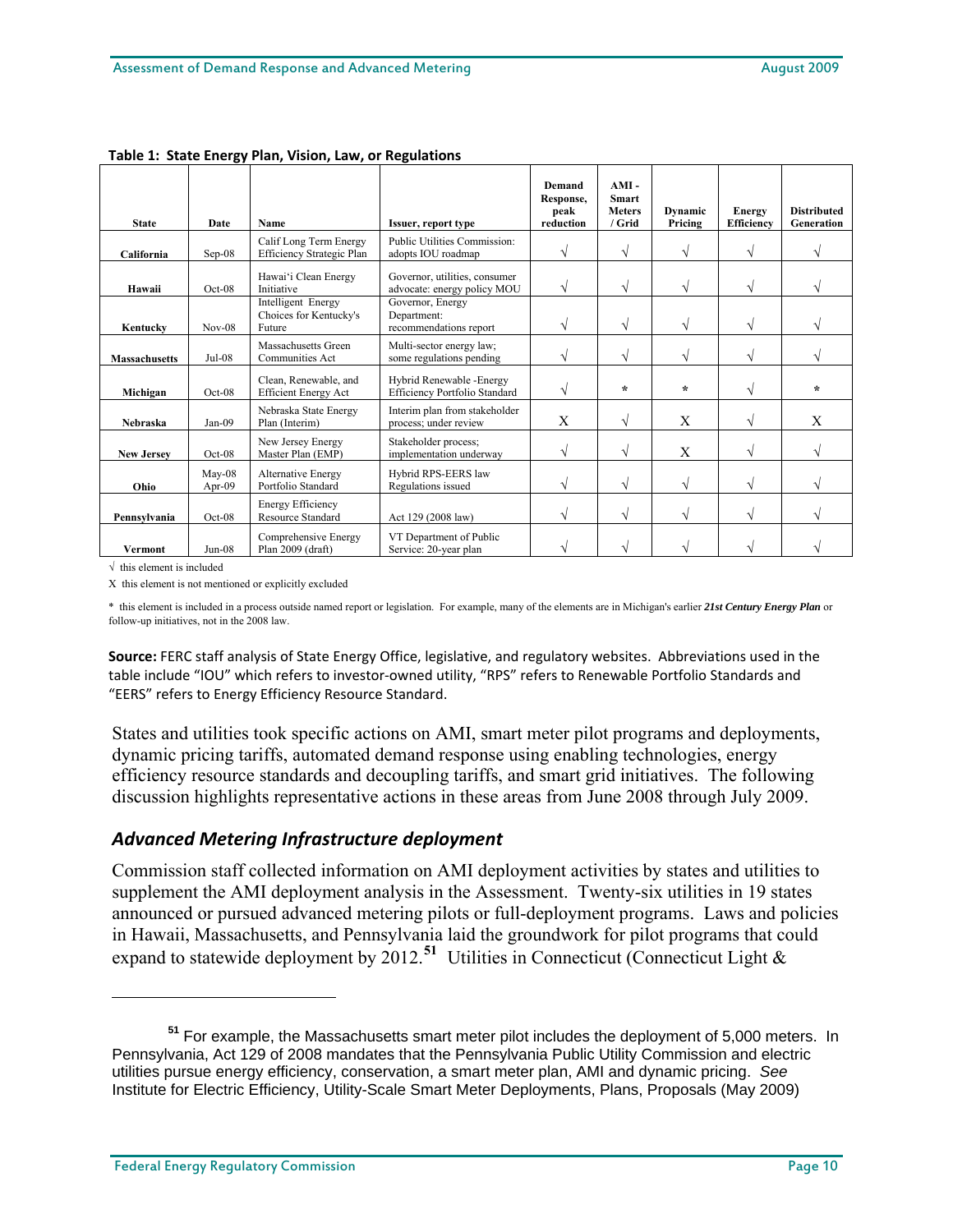Power), the District of Columbia (Pepco's "PowerCentsDC"), Oregon (Portland General Electric), and Maryland and West Virginia (Allegheny Power) announced or began smart meter pilot programs.**[52](#page-13-0)** In Illinois, Commonwealth Edison filed for approval to install 141,000 advanced meters in homes and to study consumer behavior before committing to a full roll-out.**[53](#page-13-1)** At least nine utilities in four states, satisfied with AMI pilot program results, began or completed full service-territory deployments of AMI, including two Arizona utilities, three California utilities, Idaho Power, and three Texas utilities.

Three multistate utility holding companies announced plans to deploy AMI in their operating utilities or began smart meters installation: Southern Company (Southern), Duke Energy (Duke), and Pepco Holdings, Inc. (Pepco Holdings). Southern reached a one-million smart meter milestone in March 2009,**[54](#page-13-2)** and intends to install 4.3 million smart meters and deploy AMI for its customers at Alabama Power, Georgia Power, Gulf Power, and Mississippi Power by 2013.**[55](#page-13-3)** Duke Energy Indiana reached a settlement with Indiana's Office of Utility Consumer Counsel for its smart grid proposal; it then sought regulatory approval for its proposed AMI and smart grid implementation plans.**[56](#page-13-4)** Duke awaits approval for similar plans in Ohio and South Carolina.**[57](#page-13-5)** AMI development is central to Pepco Holdings' smart grid plan.**[58](#page-13-6)** Pepco Holdings' Delaware subsidiary, Delmarva Power, won approval to install smart meters and recover related costs. Their customers will start to receive smart meters in late 2009.**[59](#page-13-7)**

[http://www.edisonfoundation.net/iee/issueBriefs/SmartMeter%20Rollouts\\_0509.pdf](http://www.edisonfoundation.net/iee/issueBriefs/SmartMeter%20Rollouts_0509.pdf) (summarizing investor-owned utilities' and some public power utilities smart meter plans).<br><sup>52</sup> Id

 $\overline{a}$ 

<span id="page-13-1"></span><span id="page-13-0"></span>**<sup>53</sup>** Commonwealth Edison Co., "Petition to approve an Advanced Metering Infrastructure Pilot Program and Associated Tariffs," P09-0263 (filed with Illinois Commerce Commission, June 1, 2009). **<sup>54</sup>** Press Release, Southern Co., Southern Company Reaches Milestone in Smart Meter Program

<span id="page-13-2"></span>with 1 Million Installations (March 5, 2009), *available at*

http://southerncompany.mediaroom.com/index.php?s=43&item=1870.

<span id="page-13-3"></span>**<sup>55</sup>** Southern Company Signs One of the Largest AMI Contracts in History, WWW.METERING.COM, Jan 15, 2008,<http://www.metering.com/node/11390> (Southern Company signed a contract to provide smart meters and AMI to its customers over the next five years.). **<sup>56</sup>** Duke Energy Indiana SmartGrid Settlement, IURC Cause No. 43501, June 4, 2009, (Duke

<span id="page-13-4"></span>Energy Indiana submitted the settlement the same day that it submitted its request to the Indiana Utility Regulatory Commission for approval of an alternative rate plan and cost recovery proposal for the AMI and SmartGrid deployment). **<sup>57</sup>** In 2008, Duke requested approval of plans for smart meter deployment in Indiana and Ohio,

<span id="page-13-5"></span>with plans to do so in the future in Kentucky and the Carolinas. *See, e.g.*, Press Releases, Duke Energy, "Public Utilities Commission of Ohio Approves Settlement Agreement for Duke's Energy Security Plan" (December 17, 2008); and Press Release, Duke Energy, "Duke Energy Partners with Cisco to Fast-Track Development of Utility's 'Smart Grid' (June 9, 2009), ("the company also is laying the groundwork to bring large-scale smart grid technology to three other states it serves – North Carolina, South Carolina, and<br>Kentucky.").

<span id="page-13-6"></span>Pepco Holdings Inc., Powering a Sustainable Future: 2008 Annual Environmental Sustainability Report (May 4, 2009). In its "Blueprint for the Future," Pepco Holdings lays out a smart grid vision that includes smart meters, direct load control, distribution monitoring and control, outage detection, and home automation for its 1.9 million customers in Delaware, Maryland, New Jersey, and Washington D.C.

<span id="page-13-7"></span><sup>59</sup> On September 16, 2008, the Delaware Public Service Commission approved a regulatory asset cost recovery and appropriate operating costs associated with AMI deployment and other DR equipment. *See, e.g.*, Press Release, PHI, "PHI Awards Major Smart Technology Contracts" (March 25, 2009).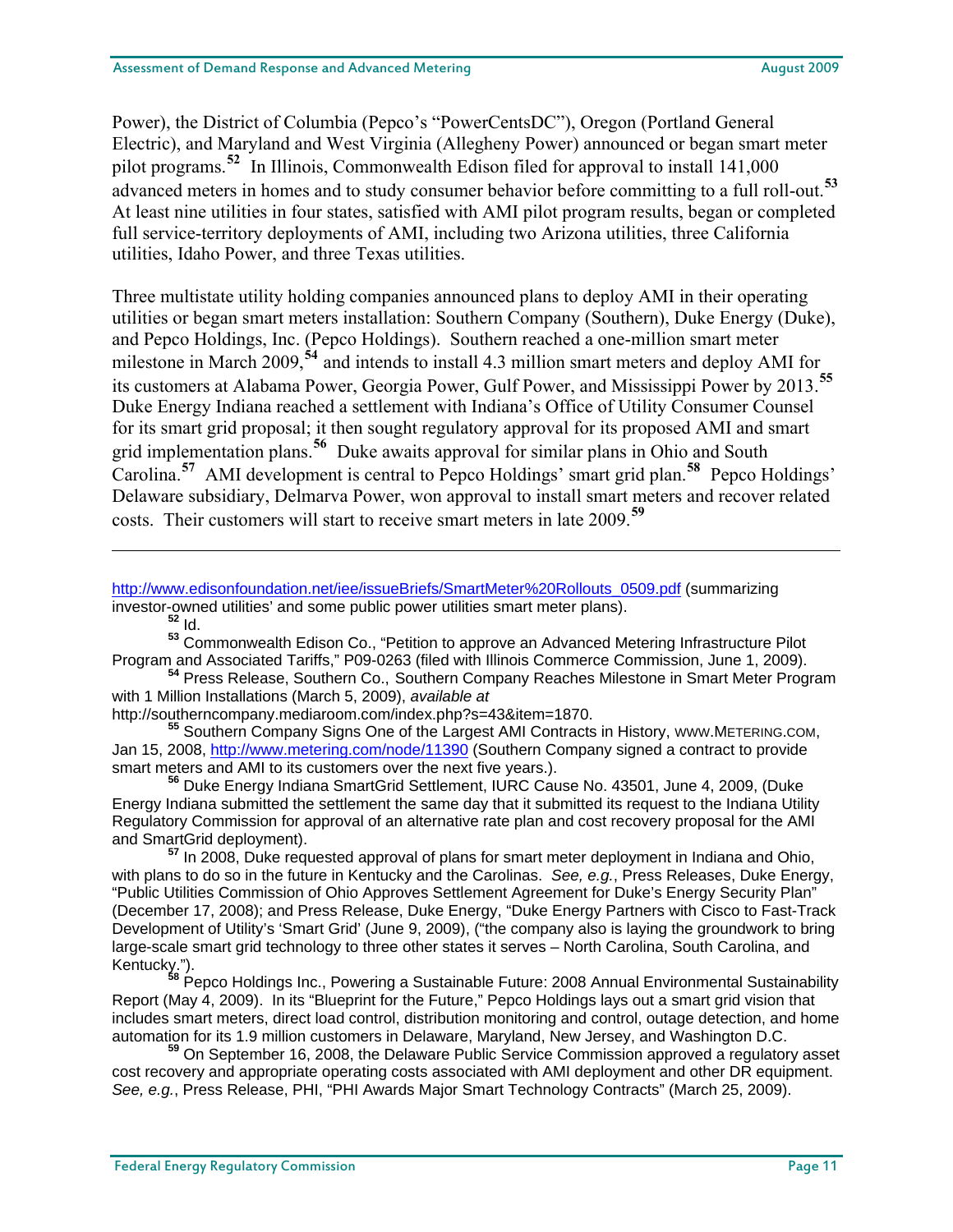#### *Dynamic pricing programs grow as corollary to smart meter deployment*

Dynamic pricing refers to the family of rates that offer customers time-varying electricity prices on a day-ahead or real-time basis. With dynamic pricing, electricity prices are either not known with certainty ahead of time, or known higher prices occur at times that are not known ahead of time. As stated in the Assessment, "the rates are dynamic in the sense that prices change in response to events such as high-priced hours, unexpectedly hot days, or reliability conditions."**[60](#page-14-0)** Dynamic pricing programs include critical peak pricing (CPP) programs, peak time rebates (PTR), and real-time pricing programs (RTP).

Nearly every retail regulatory filing or approval for AMI in the past year had a corresponding request for approval of a dynamic pricing tariff. Pennsylvania's Energy Efficiency Resource Standard requires advanced metering implementation and time-of-use or real-time pricing tariff offers to customers with smart meters.**[61](#page-14-1)** AMI or smart grid pilots that incorporate dynamic pricing tariffs include Pepco Holdings' PowerCentsDC (RTP, CPP and PTR) and Connecticut Light & Power (CPP and PTR). Pepco Holdings and Duke Energy filed dynamic pricing tariff requests in all states where they filed for AMI cost recovery.

#### *State and local policies that encourage demand resources*

States also took action to promote or require peak load reductions. Four states passed peak load reduction targets this reporting year: Maine, Maryland, Ohio, and Pennsylvania. California, Connecticut, and Illinois passed them earlier. Florida, D.C., and New Jersey proposed targets, but had not issued regulations as of the date of this report. Six states–Pennsylvania, Maryland, New York, New Mexico, Ohio, and Iowa–adopted or enhanced energy efficiency resource standards this year that include demand response.[62](#page-14-2) In the southeast, the Tennessee Valley Authority (TVA) adopted an "Energy Efficiency and Demand Response Plan" with goals to cut peak demand and reduce energy consumption 25 percent over five years in its seven-state service area, using energy efficiency, demand response and smart grid technologies.[63](#page-14-3) Among the states with an integrated resource plan or other procurement order that requires utilities to include or study demand response resources, dynamic pricing, advanced metering or other enabling technologies are Connecticut, Delaware, Idaho, Iowa, Nevada, Oregon, Rhode Island, Utah, and Washington.

 $\overline{a}$ 

 $\frac{62}{62}$  For an overview of energy efficiency resource standards by state, see

**<sup>60</sup>** Assessment, *supra* note 4, 21.

<span id="page-14-1"></span><span id="page-14-0"></span>**<sup>61</sup>** Penn. Pub. Util. Comm'n., Act 129 of 2008: Overview and Implementation, Presentation at MADRI Steering Committee (March 5, 2009),<br>http://sites.energetics.com/madri/pdfs/Act\_129\_Presentation.pdf.

<span id="page-14-3"></span><span id="page-14-2"></span><http://www.ferc.gov/market-oversight/mkt-electric/overview/elec-ovr-eeps.pdf> **<sup>63</sup>** On May 19, 2008, TVA's board approved an *Energy Efficiency and Demand Response Plan*  and a *2008 Environmental Policy,* May 19, 2008. The plan and policy provides for a 25% load growth reduction target by September 30, 2012. In addition, TVA signed a contract with EnerNOC to provide 110 MW of demand response capacity for a program it will initially roll-out to large commercial and industrial customers of four power distributors. Press Release, EnerNOC, EnerNOC Signs Contract with Tennessee Valley Authority (June 17, 2008),<http://www.tva.gov/environment/policy.htm>.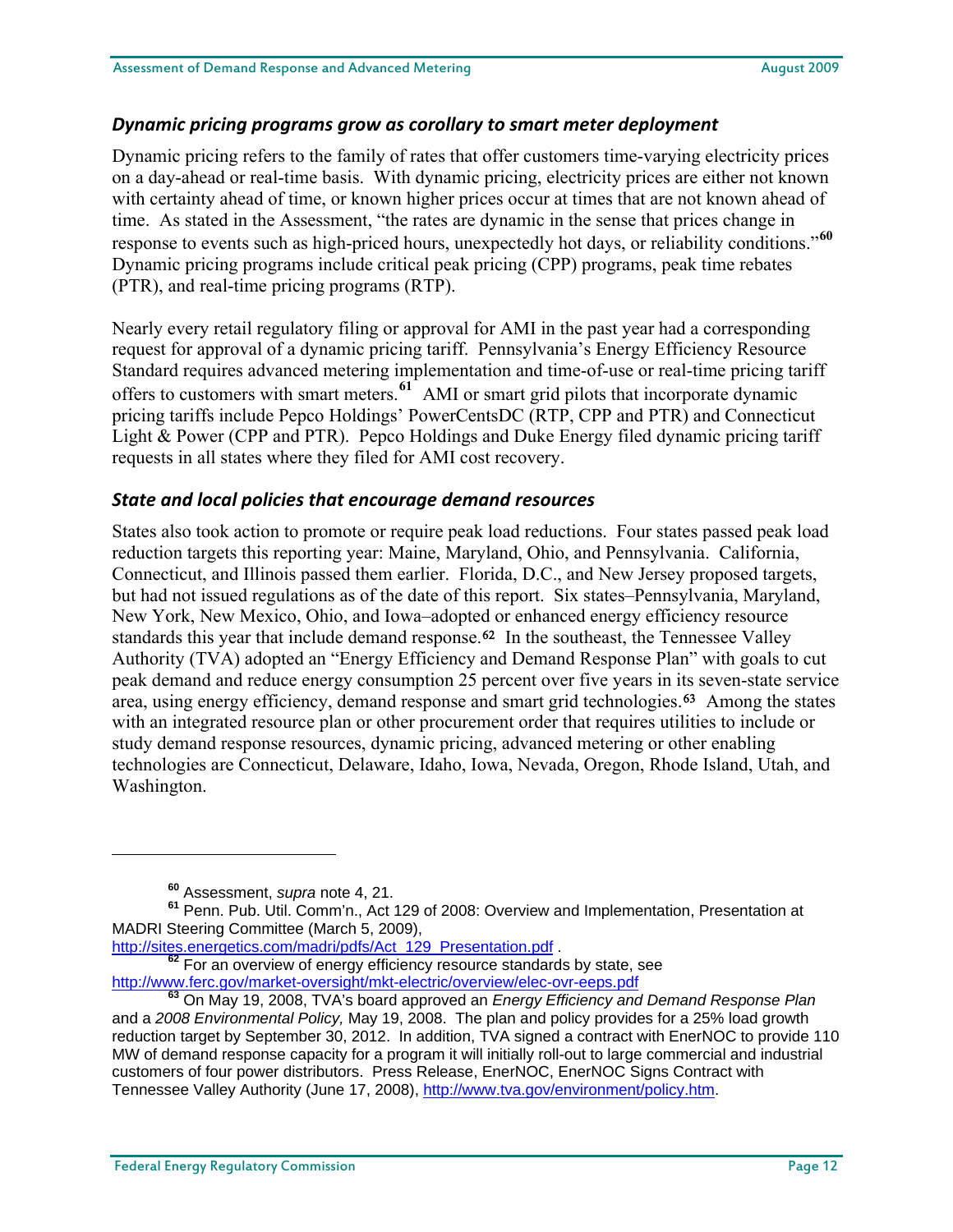Local entities such as public power systems also recognize the value of demand resources. American Public Power Association (APPA) recently adopted a resolution<sup>[64](#page-15-0)</sup> that, among other things, called on public power systems to include cost-effective demand response measures (such as automatic load control devices, time-of-use rates, and "smart" appliances) as an integral component in their respective power supply portfolios and integrated resource plans. APPA's resolution comes in response to a growing number of challenges facing public power systems. Increased fuel costs have made purchasing power more expensive and difficult to predict. In addition, financing new generation resources has become more expensive given the recent downturn in capital markets. Public power systems also believe they may be faced with a more difficult power supply planning process should Congress enact climate change legislation or a nation-wide renewable energy standard. APPA expects that including demand resources in power supply portfolios and resource plans will produce benefits such as reduced costs for all retail customers by reducing the need for expensive peaking power supply contracts and new peaking generation.

#### *Smart grid initiatives begun by investor‐owned and municipal utilities*

While national standards for smart grid interoperability are being developed, states and municipalities initiated smart grid task forces and pilot projects. Many of these initiatives explicitly target or include demand response. Examples of state-level explorations are "Smart Grid Maryland," Michigan's "Smart Grid Collaborative," and the Illinois smart grid workshop process. With a Department of Energy grant, the Maryland Energy Administration (MEA) initiated "Smart Grid Maryland" to study the costs and benefits of a smart grid system and the relationships among demand response, energy efficiency, transmission, and smart grid technologies.**[65](#page-15-1)** Michigan's Smart Grid Collaborative grew out of Michigan's 21st Century Energy Plan and issued a report recommending that the Michigan Public Service Commission write guidelines to include interoperability and AMI cost recovery.<sup>[66](#page-15-2)</sup> In April 2009, the Illinois Commerce Commission initiated a smart grid workshop process to examine smart grid technology.**[67](#page-15-3)**

Several utilities completed or began to test smart grid technologies in pilot cities throughout the United States. For instance, Baltimore Gas & Electric ran the pilot "Smart Energy Savers Program" from November 2007 to November 2008, which included testing two AMI

1

<span id="page-15-0"></span>**<sup>64</sup>** Press Release, APPA, APP Urges Public Power Systems to Incorporate Demand Response as an Integral Component in Their Power Supply Portfolios (June 19, 2009),

<span id="page-15-1"></span>[http://www.appanet.org/files/PDFs/APPA%202009%20Resolutions\\_formatted.pdf.](http://www.appanet.org/files/PDFs/APPA%202009%20Resolutions_formatted.pdf) **<sup>65</sup>** The Department of Energy awarded MEA a \$461,793 grant on September 18, 2008. MEA is using the grant to calculate the benefits of a smart grid system for Maryland. *See* Jenn Klima Gallicchio & Jennette Brinch, Introduction to the Smart Grid Maryland Project, Presented at the Maryland Smart Grid Stakeholders Meetings (May 14, 2009) ([http://www.smartgridmd.org/events/Documents/Gallicchio%20-](http://www.smartgridmd.org/events/Documents/Gallicchio%20-%20Brinch%20-3.pdf)<br>%20Brinch%20-3.pdf) (describing its work so far).

<span id="page-15-2"></span><sup>&</sup>lt;sup>66</sup> Michigan Pub. Serv. Comm'n. Report on the Smart Grid Collaborative U-15278 (April 29, 2008), available at: http://efile.mpsc.cis.state.mi.us/efile/docs/15278/0007.pdf.

<span id="page-15-3"></span><sup>&</sup>lt;sup>67</sup> Illinois Smart Grid Initiative, Empowering Customers Through a Modern Electric Grid (April 2009), [http://www.ilsmartgrid.org](http://www.ilsmartgrid.org/) (identifying the benefits of a modernized electric grid, and mapping out a policy for achieving that goal).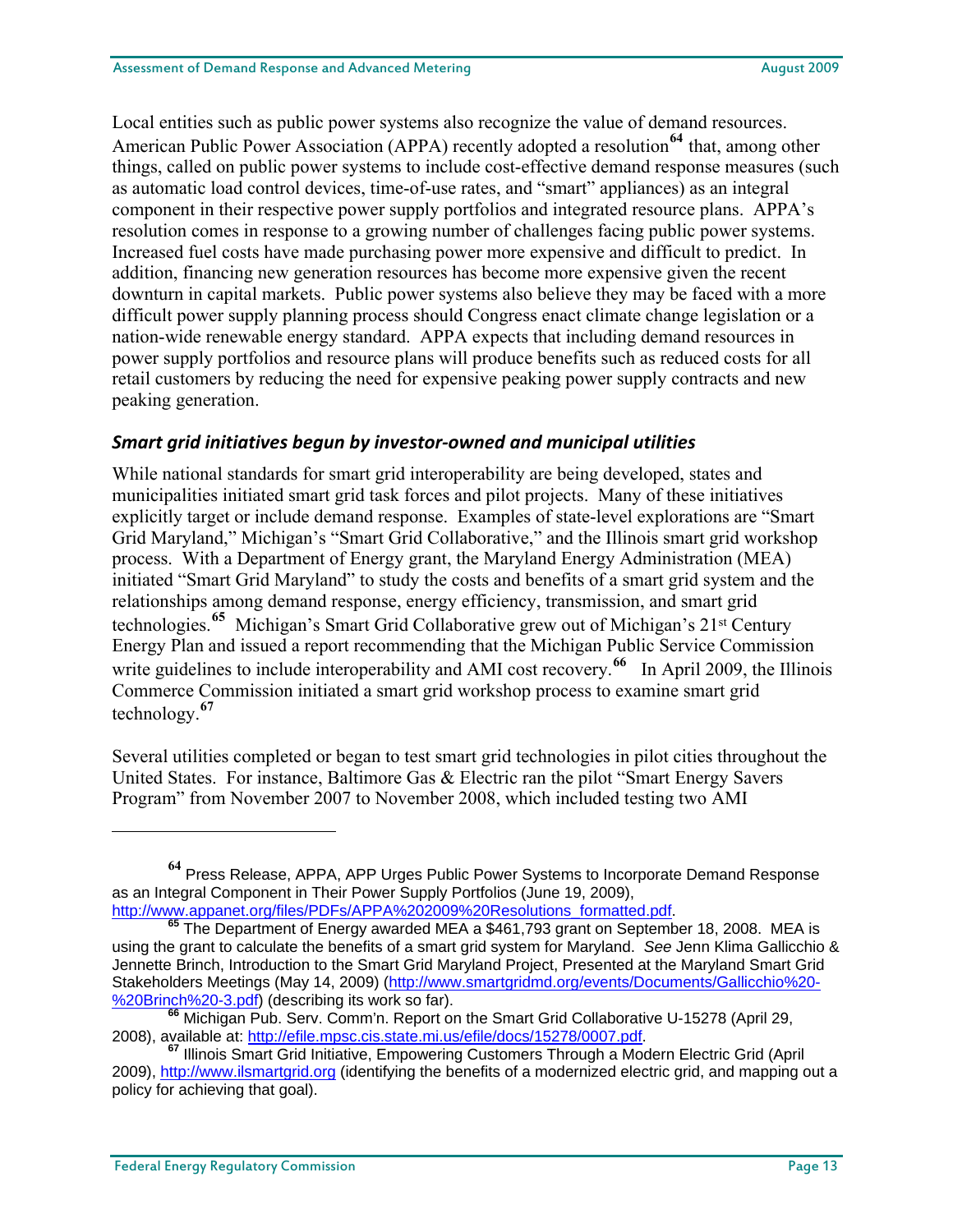technologies, direct load control with enabling technologies, and a "Smart Energy Pricing Pilot."<sup>[68](#page-16-0)</sup> "Energy Smart Miami" will deploy more than one million smart meters to all homes and most businesses in Miami-Dade County.**[69](#page-16-1)** Xcel Energy launched the "Smart Grid City" in March 2008 in Boulder, Colorado and expects to complete this multiphase project in December 2009.**[70](#page-16-2)** Austin Energy's "Pecan Street Project" is building the technological foundation to manage its smart grid.**[71](#page-16-3)** Austin Energy began installing smart meters in April 2008.**[72](#page-16-4)** In addition, Austin Energy is evaluating the performance of 70,000 installed smart thermostats and has a small pilot program to model the impact of plug-in hybrid electric vehicles.**[73](#page-16-5)**

## (F) Regulatory barriers to improved customer participation in demand response, peak reduction, and critical period pricing programs

The Assessment contains a detailed review of barriers, including regulatory barriers to demand response (in Chapter VI), along with recommendations on how to address the barriers (in Chapter VII). For example, the Assessment recommends:

- sharing of information on effective program designs,
- increasing customer awareness of and education about demand response programs,
- coordinating wholesale and retail demand response strategies,
- improving and expanding interoperability and open standards,
- coordinating demand response and energy efficiency policies, and
- articulating clearly the role of demand response in operational and long-term planning, and the recovery of associated costs.

<span id="page-16-0"></span>**<sup>68</sup>** Wayne Harbaugh, Vice President - Pricing and Regulatory Services, BGE, BGE Smart Energy Savers Program, Presentation at PJM Symposium on Demand Response II (May 12, 2008). **<sup>69</sup>** *See* Press Release, City of Miami, Miami Proposes to Lead the Nation in Energy Efficiency with

<span id="page-16-1"></span><sup>\$200</sup> Million Smart Grid Initiative, (April 20, 2009), *available at*

[http://www.energysmartmiami.com/files/City\\_of\\_Miami\\_News\\_Release\\_Energy\\_Smart\\_Miami\\_FINAL\\_4\\_](http://www.energysmartmiami.com/files/City_of_Miami_News_Release_Energy_Smart_Miami_FINAL_4_20_09.pdf) [20\\_09.pdf.](http://www.energysmartmiami.com/files/City_of_Miami_News_Release_Energy_Smart_Miami_FINAL_4_20_09.pdf) **<sup>70</sup>** See Xcel Energy's design plan and timeline at

<span id="page-16-2"></span>[http://smartgridcity.xcelenergy.com/media/pdf/SmartGridCityDesignPlan.pdf.](http://smartgridcity.xcelenergy.com/media/pdf/SmartGridCityDesignPlan.pdf)

<span id="page-16-3"></span>**<sup>71</sup>** See Austin Energy, 2008 Strategic Planning Update 11 (May 19, 2009),

[http://www.austinenergy.com/About%20Us/Newsroom/Strategic%20Plan/strategicPlanningUpdate\\_2008.](http://www.austinenergy.com/About%20Us/Newsroom/Strategic%20Plan/strategicPlanningUpdate_2008.pdf) [pdf](http://www.austinenergy.com/About%20Us/Newsroom/Strategic%20Plan/strategicPlanningUpdate_2008.pdf); Austin City Council, Resolution No. 20080925-084 (September 25, 2008) (resolving to work with stakeholders and other groups "to conduct an analysis of system improvements, technology advances, business models, and public investments that would enable Austin Energy to more fully develop its capacity for the distributed generation of clean energy including the potential to develop new products and revenue streams, in furtherance of the recently announced goals of the Pecan Street Project").

**<sup>72</sup>** *See* Austin Energy, *supra* note 65; Austin City Council, Res. 20080925-084.

<span id="page-16-5"></span><span id="page-16-4"></span>**<sup>73</sup>** *See* Austin Energy, *supra* note 65; Austin City Council, Res. 20080925-084.